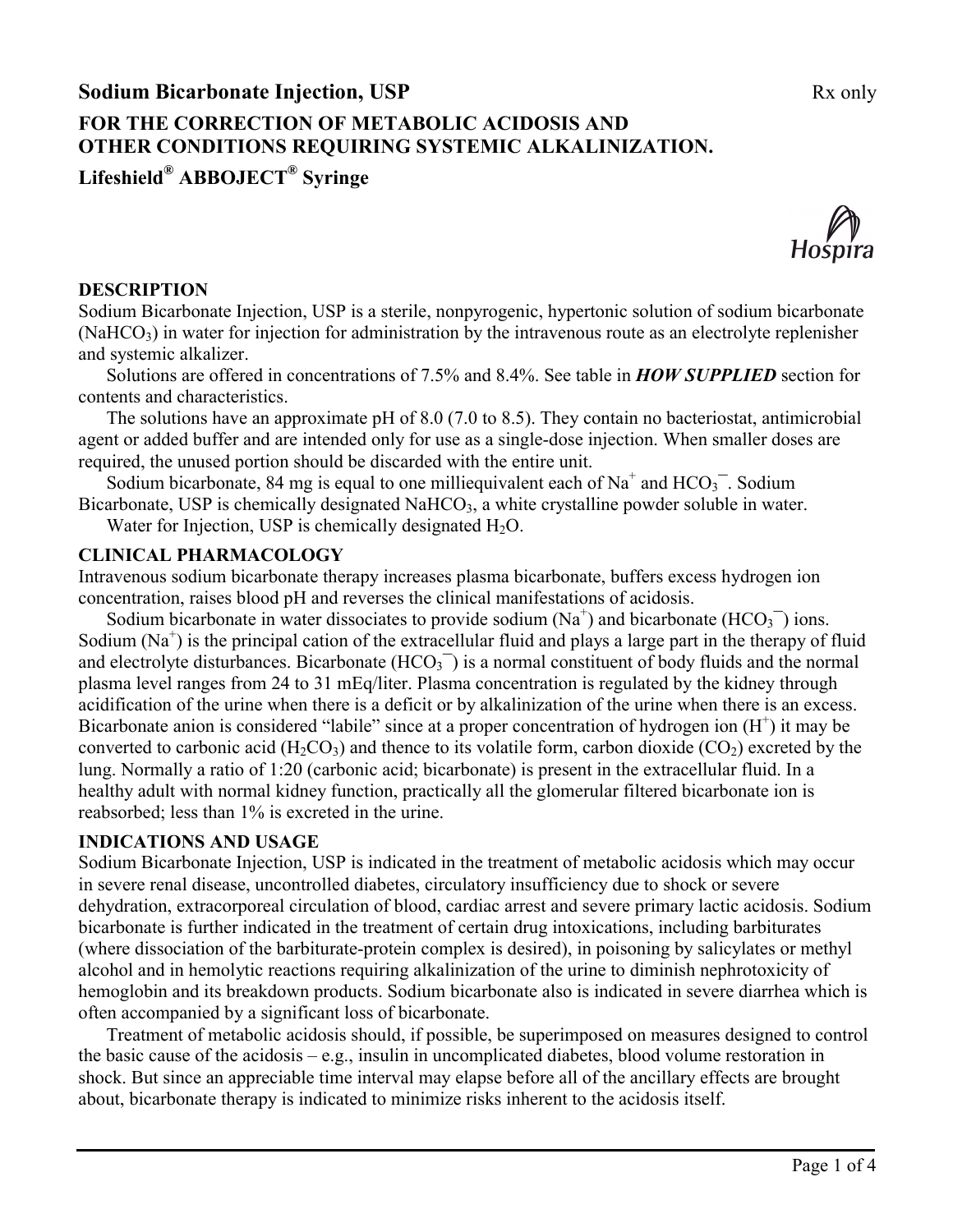Vigorous bicarbonate therapy is required in any form of metabolic acidosis where a rapid increase in plasma total  $CO<sub>2</sub>$  content is crucial – e.g., cardiac arrest, circulatory insufficiency due to shock or severe dehydration, and in severe primary lactic acidosis or severe diabetic acidosis.

### **CONTRAINDICATIONS**

Sodium Bicarbonate Injection, USP is contraindicated in patients who are losing chloride by vomiting or from continuous gastrointestinal suction, and in patients receiving diuretics known to produce a hypochloremic alkalosis.

#### **WARNINGS**

Solutions containing sodium ions should be used with great care, if at all, in patients with congestive heart failure, severe renal insufficiency and in clinical states in which there exists edema with sodium retention.

In patients with diminished renal function, administration of solutions containing sodium ions may result in sodium retention.

The intravenous administration of these solutions can cause fluid and/or solute overloading resulting in dilution of serum electrolyte concentrations, overhydration, congested states or pulmonary edema.

Extravascular infiltration should be avoided, see **ADVERSE REACTIONS**.

## **PRECAUTIONS**

#### **General**

Do not use unless solution is clear and the container or seal is intact. Discard unused portion.

The potentially large loads of sodium given with bicarbonate require that caution be exercised in the use of sodium bicarbonate in patients with congestive heart failure or other edematous or sodiumretaining states, as well as in patients with oliguria or anuria. See table in **HOW SUPPLIED** section for amounts of sodium present in solutions.

Caution must be exercised in the administration of parenteral fluids, especially those containing sodium ions, to patients receiving corticosteroids or corticotropin.

Potassium depletion may predispose to metabolic alkalosis and coexistent hypocalcemia may be associated with carpopedal spasm as the plasma pH rises. These dangers can be minimized if such electrolyte imbalances are appropriately treated prior to or concomitantly with bicarbonate infusion.

#### **Laboratory Tests**

The aim of all bicarbonate therapy is to produce a substantial correction of the low total  $CO<sub>2</sub>$  content and blood pH, but the risks of overdosage and alkalosis should be avoided. Hence, repeated fractional doses and periodic monitoring by appropriate laboratory tests are recommended to minimize the possibility of overdosage.

#### **Drug Interactions**

Additives may be incompatible; norepinephrine and dobutamine are incompatible with sodium bicarbonate solution.

The addition of sodium bicarbonate to parenteral solutions containing calcium should be avoided, except where compatibility has been previously established. Precipitation or haze may result from sodium bicarbonate/calcium admixtures. **Note:** Do not use the injection if it contains precipitate.

Additives may be incompatible. Consult with pharmacist, if available. When introducing additives, use aseptic technique, mix thoroughly and do not store.

**Pregnancy: Teratogenic Effects.** Animal reproduction studies have not been conducted with sodium bicarbonate. It is also not known whether sodium bicarbonate can cause fetal harm when administered to a pregnant woman or can affect reproduction capacity. Sodium bicarbonate should be given to a pregnant woman only if clearly needed.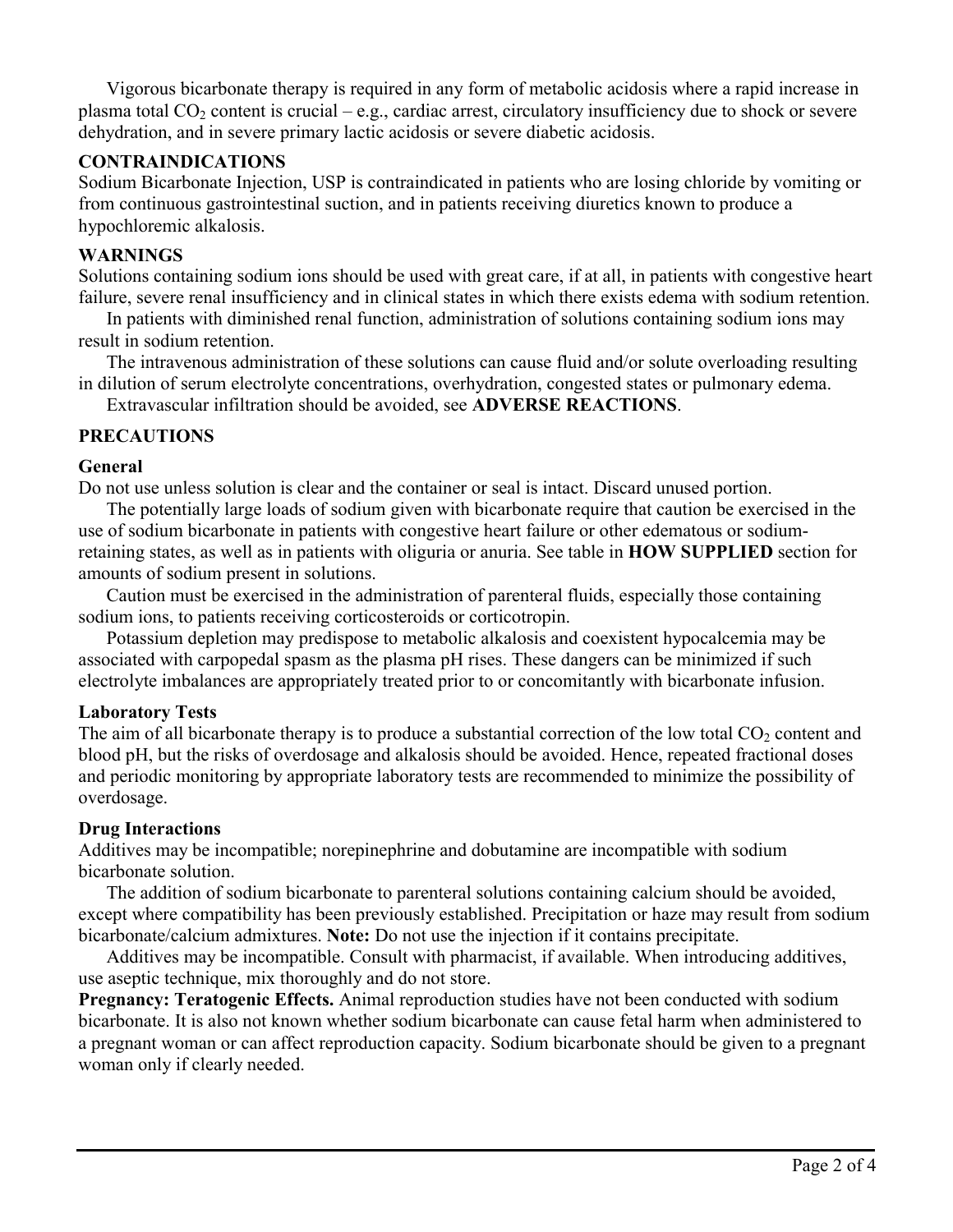## **Pediatric**

Rapid injection (10 mL/min) of hypertonic Sodium Bicarbonate Injection, USP solutions into neonates and children under two years of age may produce hypernatremia, a decrease in cerebrospinal fluid pressure and possible intracranial hemorrhage. The rate of administration in such patients should therefore be limited to no more than 8 mEq/kg/day. A 4.2% solution may be preferred for such slow administration. In emergencies such as cardiac arrest, the risk of rapid infusion must be weighed against the potential for fatality due to acidosis.

## **Geriatric**

Clinical studies of Sodium Bicarbonate Injection, USP did not include sufficient numbers of subjects aged 65 and over to determine whether they respond differently from younger subjects. Other reported clinical experience has not identified differences in responses between the elderly and younger patients. In general, dose selection for an elderly patient should be cautious, usually starting at the low end of the dosing range, reflecting the greater frequency of decreased hepatic, renal, or cardiac function and of concomitant disease or other drug therapy.

## **ADVERSE REACTIONS**

Overly aggressive therapy with Sodium Bicarbonate Injection, USP can result in metabolic alkalosis (associated with muscular twitchings, irritability, and tetany) and hypernatremia.

Inadvertent extravasation of intravenously administered hypertonic solutions of sodium bicarbonate have been reported to cause chemical cellulitis because of their alkalinity, with tissue necrosis, ulceration or sloughing at the site of infiltration. Prompt elevation of the part, warmth and local injection of lidocaine or hyaluronidase are recommended to reduce the likelihood of tissue sloughing from extravasated I.V. solutions.

## **OVERDOSAGE**

Should alkalosis result, the bicarbonate should be stopped and the patient managed according to the degree of alkalosis present. 0.9% sodium chloride injection intravenous may be given; potassium chloride also may be indicated if there is hypokalemia. Severe alkalosis may be accompanied by hyperirritability or tetany and these symptoms may be controlled by calcium gluconate. An acidifying agent such as ammonium chloride may also be indicated in severe alkalosis. (See **WARNINGS** and **PRECAUTIONS**.)

## **DOSAGE AND ADMINISTRATION**

Sodium Bicarbonate Injection, USP is administered by the intravenous route.

**In cardiac arrest,** a rapid intravenous dose of one to two 50 mL syringes (44.6 to 100 mEq) may be given initially and continued at a rate of 50 mL (44.6 to 50 mEq) every 5 to 10 minutes if necessary (as indicated by arterial pH and blood gas monitoring) to reverse the acidosis. Caution should be observed in emergencies where very rapid infusion of large quantities of bicarbonate is indicated. Bicarbonate solutions are hypertonic and may produce an undesirable rise in plasma sodium concentration in the process of correcting the metabolic acidosis. In cardiac arrest, however, the risks from acidosis exceed those of hypernatremia.

**In less urgent forms of metabolic acidosis,** Sodium Bicarbonate Injection, USP may be added to other intravenous fluids. The amount of bicarbonate to be given to older children and adults over a fourto-eight-hour period is approximately 2 to 5 mEq/kg of body weight – depending upon the severity of the acidosis as judged by the lowering of total  $CO<sub>2</sub>$  content, blood pH and clinical condition of the patient. In metabolic acidosis associated with shock, therapy should be monitored by measuring blood gases, plasma osmolarity, arterial blood lactate, hemodynamics and cardiac rhythm. Bicarbonate therapy should always be planned in a stepwise fashion since the degree of response from a given dose is not precisely predictable. Initially an infusion of 2 to 5 mEq/kg body weight over a period of 4 to 8 hours will produce a measurable improvement in the abnormal acid-base status of the blood. The next step of therapy is